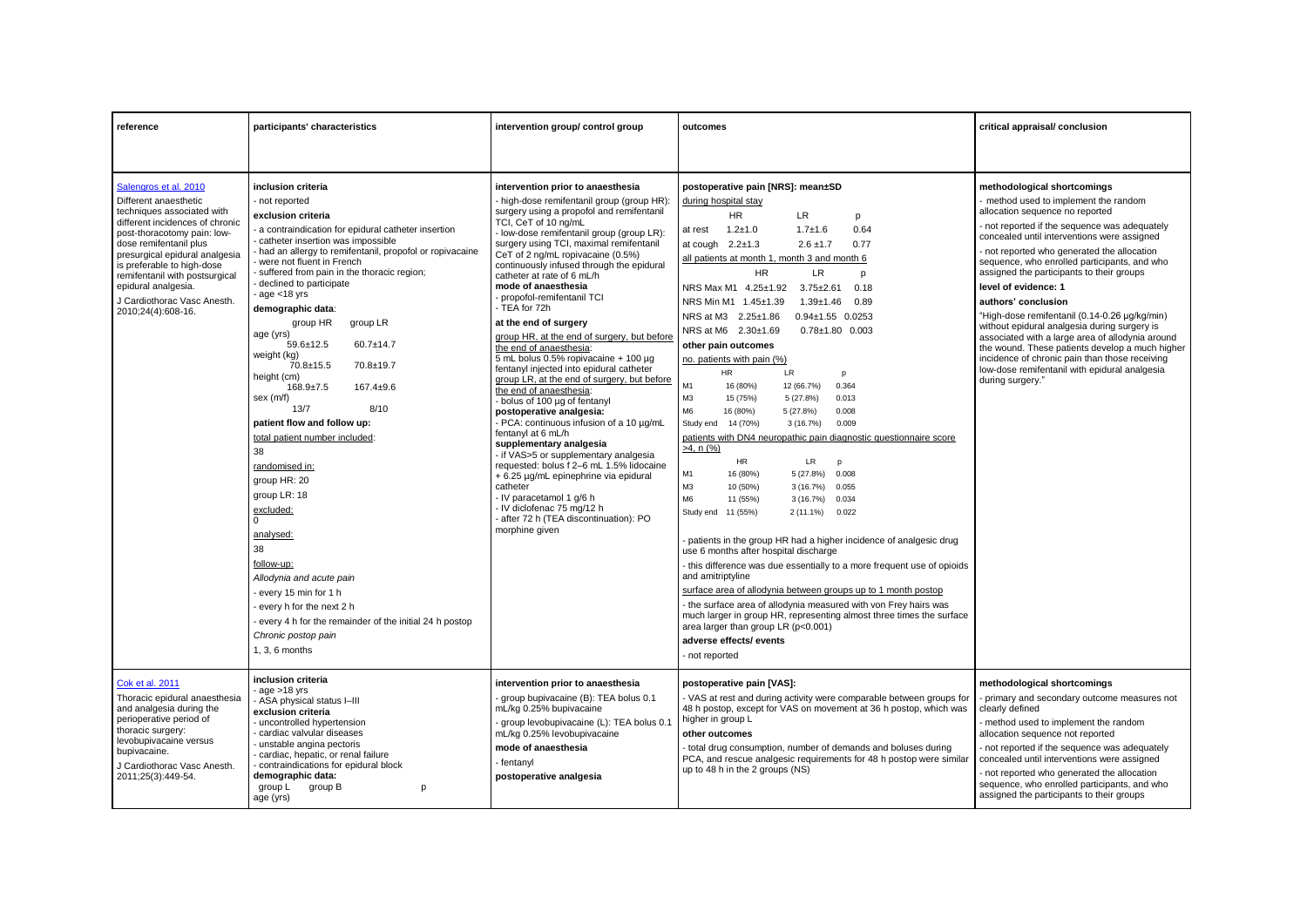| reference                                                                                                                                                                                                            | participants' characteristics                                                                                                                                                                                                                                                                                                                                                                                                                                                                                                                                                                                                                                                                                  | intervention group/ control group                                                                                                                                                                                                                                                                                                                                                                                                                                                                                                                | outcomes                                                                                                                                                                                                                                                                                                                                                                                                                                                                                                                                                                                                                                                                                                                                                                                                                                                                                                                                                | critical appraisal/ conclusion                                                                                                                                                                                                                                                                                                                                                             |
|----------------------------------------------------------------------------------------------------------------------------------------------------------------------------------------------------------------------|----------------------------------------------------------------------------------------------------------------------------------------------------------------------------------------------------------------------------------------------------------------------------------------------------------------------------------------------------------------------------------------------------------------------------------------------------------------------------------------------------------------------------------------------------------------------------------------------------------------------------------------------------------------------------------------------------------------|--------------------------------------------------------------------------------------------------------------------------------------------------------------------------------------------------------------------------------------------------------------------------------------------------------------------------------------------------------------------------------------------------------------------------------------------------------------------------------------------------------------------------------------------------|---------------------------------------------------------------------------------------------------------------------------------------------------------------------------------------------------------------------------------------------------------------------------------------------------------------------------------------------------------------------------------------------------------------------------------------------------------------------------------------------------------------------------------------------------------------------------------------------------------------------------------------------------------------------------------------------------------------------------------------------------------------------------------------------------------------------------------------------------------------------------------------------------------------------------------------------------------|--------------------------------------------------------------------------------------------------------------------------------------------------------------------------------------------------------------------------------------------------------------------------------------------------------------------------------------------------------------------------------------------|
|                                                                                                                                                                                                                      | 48.32±13.54 44.96±15.58 0.42<br>weight (kg)<br>69.12±9.76<br>$0.28 \pm 11.43$ 0.70<br>height (cm)<br>168±8.78 166±8.74 0.42<br>sex (m/f)<br>22/3<br>20/5<br>0.35<br>ASA (I/II/III) (number of patients)<br>5/12/8<br>5/14/6<br>0.80<br>patient flow and follow up:<br>total patient number included:<br>50<br>randomised in:<br>group B: 25<br>group L: 25<br>excluded:<br>$\Omega$<br>analysed:<br>50<br>follow-up:<br>30 min, 1, 2, 4, 6, 12, 18, 24, 36, 48 h                                                                                                                                                                                                                                               | postop PCEA for 48h with the same study<br>drug at 0.125% concentration a 4 mL/h<br>bolus 2 mL/lo 20 min<br>supplemental analgesia<br>- TEA peroperative infusion of the study<br>drug at 0.1 mL/kg/h<br>- IV paracetamol 1 g/8 h<br>- IV tenoxicam 20 mg/8 h<br>if VAS >3: rescue analgesics twice/day<br>- IV fentanyl, 0.3 µg/kg for the first 24 h<br>- PO tramadol 50 mg between 24 and 48 h                                                                                                                                                | - in the first 24 h, none of the patients in group B demanded additional<br>analgesics, whereas 1 patient in group L required fentanyl<br>administration once (NS)<br>- one patient in each group required tramadol in the 24- to 48-h<br>postop period (NS)<br>- the number of dermatomes blocked at each assessment time point<br>(after 1, 2, 3, 4, 5, 6, 7, 8, 9, 10, 15, and 20 mins) was similar in both<br>groups<br>adverse events<br>group L: 1 patient treated for nausea<br>group B: 2 patients treated for nausea                                                                                                                                                                                                                                                                                                                                                                                                                           | - flow of participants through each stage not<br>detailed<br>protocol deviations from study as planned not<br>described<br>level of evidence: 1<br>authors' conclusion<br>"Thoracic epidural anaesthesia with either<br>levobupivacaine or bupivacaine provided<br>comparable sensory block features, intraoperative<br>hemodynamics, and postoperative analgesia for<br>thoracic surgery" |
| Li et al. 2015<br>Effects of epidural analgesia<br>with different concentrations of<br>bupivacaine plus fentanyl on<br>pain in patients undergoing<br>thoracic surgery.<br>Int J Clin Exp Med.<br>2015;8(8):14123-6. | inclusion criteria<br>- not reported<br>exclusion criteria<br>- liver or kidney dysfunction<br>- allergy to any of the study drugs<br>- blood coagulation dysfunction<br>- contraindication for epidural analgesia<br>demographic data:<br>D<br>B<br>age (yrs)<br>62.31±8.47 63.04±7.82 62.63±8.16 62.55±7.68<br>sex (m/f)<br>17/13<br>15/14<br>16/14<br>17/12<br>weight (kg)<br>60.65±6.13 59.75±6.62 60.48±6.45 60.11±6.38<br>ASA (I/II)<br>11/18<br>12/18<br>11/19<br>10/20<br>patient flow and follow up:<br>total patient number included:<br>120<br>randomised in:<br>group A: 30<br>group B: 29<br>group C: 29<br>group D: 30<br>excluded:<br>2<br>analysed:<br>118<br>follow-up:<br>4, 8, 12, 24, 48 h | intervention prior to anaesthesia<br>PCEA connected after surgery with<br>different doses of bupivacaine $+0.4 \mu$ g<br>fentanvl<br>group A: bupivacaine 0.25%<br>group B: bupivacaine 0.375%<br>group C: bupivacaine 0.5%<br>group D: bupivacaine 0.75%<br>loading dose: 6 mL, continuous 2 mL/h<br>- PCEA 0.5 mL/ 15 min for 48 h<br>mode of anaesthesia<br>fentanyl<br>- TEA periop: intermittent injection of 10<br>mL lidocaine 1%. Discontinued for about<br>15 m before skin closure.<br>postoperative analgesia<br>PCEA as stated above | postoperative pain [VAS]: mean±SD<br>$4 \qquad 8 \qquad 12r$<br>24<br>48<br>A 1.68±0.70 1.16±0.57 0.74±0.45 0.42±0.31 0.22±0.24<br>B 1.62±0.61 1.12±0.56 0.68±0.48 0.44±0.29 0.24±0.27<br>C: 1.52+0.68 1.15+0.61 0.71+0.46 0.41+0.33 0.22+0.25<br>D 1.22±0.62 1.08±0.53 0.70±0.43 0.40±0.30 0.21±0.24<br>s<br>NS<br><b>NS</b><br><b>NS</b><br><b>NS</b><br>- the pressure times of PCA of four groups within 48 h<br>group B group C<br>group D<br>group A<br>8.25±2.33 5.46±1.32 3.24±0.72 2.11±0.48 S<br>adverse effects/events: n (%)<br>group A<br>group B<br>group C<br>group D<br>6(20.7%)<br>7(23.3%)<br>1(3.3%)<br>$2(6.9\%)$<br>- the incidence of respiratory depression in groups C and D were<br>evidently higher than groups A and B; the difference was statistically<br>significant<br>- the gastrointestinal effects, dizziness, pruritus and urinary retention<br>of four groups over the first 48 h were not significantly different. | methodological shortcomings<br>allocation concealment not reported<br>blinding of outcome assessor not reported<br>no sample size calculation<br>level of evidence: 1<br>authors' conclusion<br>"0.25%-0.375% bupivacaine $+$ 0.4 mg fentanyl<br>used in epidural analgesia in patients undergoing<br>thoracic surgery can lead to safe and effective<br>analgesic effect"                 |
| Yang et al. 2015<br>Pre-emptive epidural<br>analgesia improves post-<br>operative pain and immune<br>function in patients undergoing<br>thoracotomy.                                                                 | inclusion criteria<br>- stage I (T1-2N0M0) lung cancer<br>- ASA physical status I-III<br>- age 30-70 yrs<br>exclusion criteria<br>- pregnancy                                                                                                                                                                                                                                                                                                                                                                                                                                                                                                                                                                  | intervention prior to anaesthesia<br>group control (A): 6 mL saline as a<br>placebo at the corresponding time points,<br>then PCEA<br>group postoperative TEA (B): 6 mL of<br>0.125% ropivacaine 30 min after surgery                                                                                                                                                                                                                                                                                                                            | postoperative pain [VAS]<br>at rest<br>12<br>24<br>2<br>48<br>72 h<br>4.5<br>в<br>4.2<br>C<br>2.8<br>3.3                                                                                                                                                                                                                                                                                                                                                                                                                                                                                                                                                                                                                                                                                                                                                                                                                                                | methodological shortcomings<br>- method used to implement the random<br>allocation sequence not reportes<br>- not reported if the sequence was adequately<br>concealed until interventions were assigned                                                                                                                                                                                   |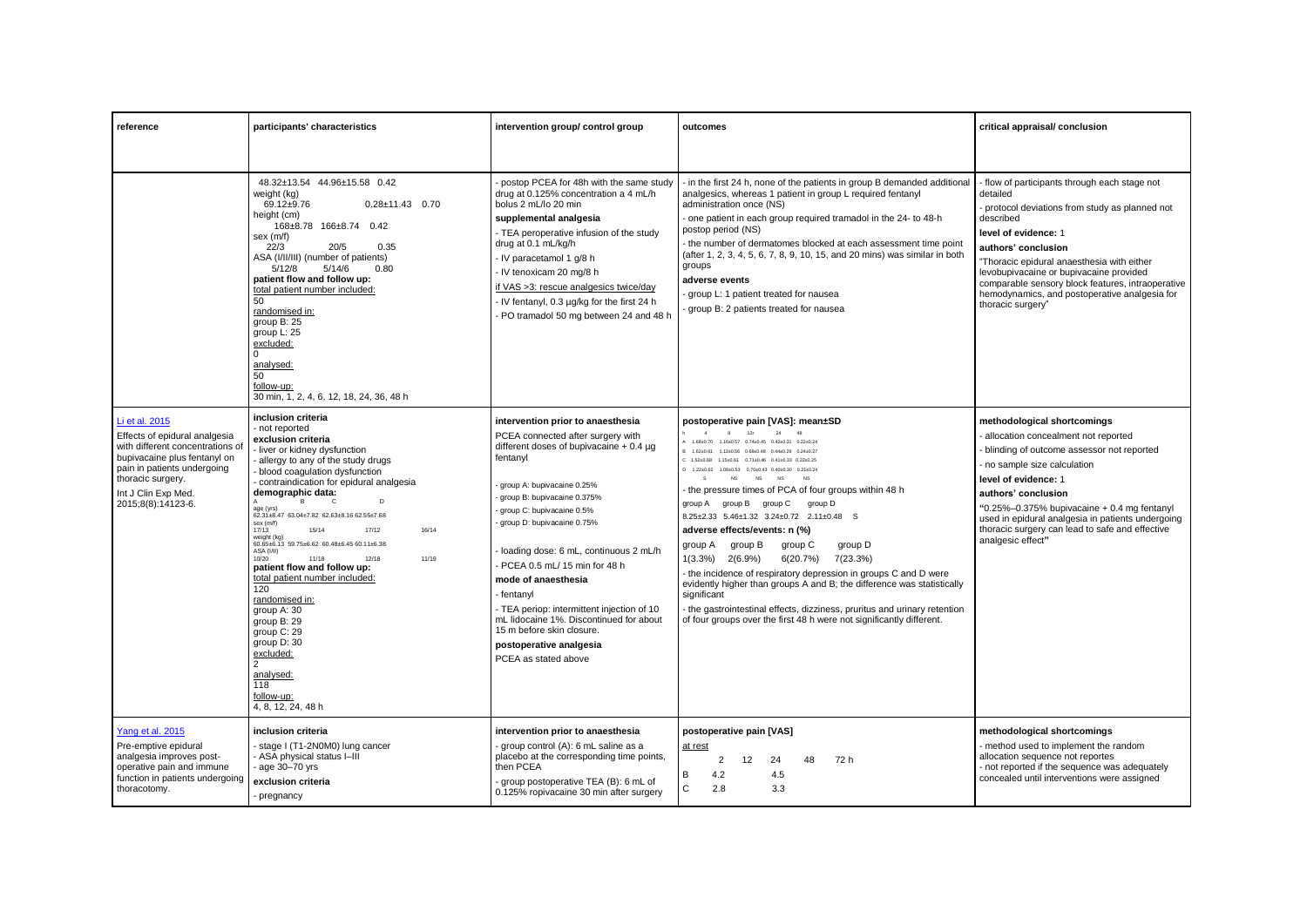| reference                                                                                                                                                  | participants' characteristics                                                                                                                                                                                                                                                                                                                                                                                                                                                                                                                                                                                                                                                                                                                                                                                                                                                                                                                                           | intervention group/ control group                                                                                                                                                                                                                                                                                                                                                                                                                                                                                            | outcomes                                                                                                                                                                                                                                                                                                                                                                                                                                                                                                                                                                                                                                                                                                                                                                                                                                                                                                                                                                                                                                                                                                                                                                                                                                                                                                                                                                                                                                                               | critical appraisal/ conclusion                                                                                                                                                                                                                                                                                                                                                                   |
|------------------------------------------------------------------------------------------------------------------------------------------------------------|-------------------------------------------------------------------------------------------------------------------------------------------------------------------------------------------------------------------------------------------------------------------------------------------------------------------------------------------------------------------------------------------------------------------------------------------------------------------------------------------------------------------------------------------------------------------------------------------------------------------------------------------------------------------------------------------------------------------------------------------------------------------------------------------------------------------------------------------------------------------------------------------------------------------------------------------------------------------------|------------------------------------------------------------------------------------------------------------------------------------------------------------------------------------------------------------------------------------------------------------------------------------------------------------------------------------------------------------------------------------------------------------------------------------------------------------------------------------------------------------------------------|------------------------------------------------------------------------------------------------------------------------------------------------------------------------------------------------------------------------------------------------------------------------------------------------------------------------------------------------------------------------------------------------------------------------------------------------------------------------------------------------------------------------------------------------------------------------------------------------------------------------------------------------------------------------------------------------------------------------------------------------------------------------------------------------------------------------------------------------------------------------------------------------------------------------------------------------------------------------------------------------------------------------------------------------------------------------------------------------------------------------------------------------------------------------------------------------------------------------------------------------------------------------------------------------------------------------------------------------------------------------------------------------------------------------------------------------------------------------|--------------------------------------------------------------------------------------------------------------------------------------------------------------------------------------------------------------------------------------------------------------------------------------------------------------------------------------------------------------------------------------------------|
|                                                                                                                                                            |                                                                                                                                                                                                                                                                                                                                                                                                                                                                                                                                                                                                                                                                                                                                                                                                                                                                                                                                                                         |                                                                                                                                                                                                                                                                                                                                                                                                                                                                                                                              |                                                                                                                                                                                                                                                                                                                                                                                                                                                                                                                                                                                                                                                                                                                                                                                                                                                                                                                                                                                                                                                                                                                                                                                                                                                                                                                                                                                                                                                                        |                                                                                                                                                                                                                                                                                                                                                                                                  |
| ANZ J Surg. 2015;85(6):472-7.                                                                                                                              | - hvpertension<br>chronic pain or regular intake of analgesics<br>drug addiction<br>body mass index $\geq$ 24 m/kg <sup>2</sup><br>body temperature disturbance<br>previous or current treatment with antibiotics<br>corticosteroid therapy<br>epidural analgesia contraindications<br>demographic data:<br>$\mathsf{C}$<br>B<br>Α<br>age (yrs)<br>$57.5 \pm 28.3$<br>55.5±22.6 52.5±24.5<br>sex (m/f)<br>22/18<br>25/15<br>27/13<br>weight (kg)<br>67.5±8.5 64.8±10.9<br>$62.8 \pm 10.2$<br>height (cm)<br>176.5±8.2 171.5±5.5 172.5±6.8<br>smoking history (pack-years)<br>$23.5 \pm 10.2$<br>28.5±12.5 26.7±13.8<br>ASA (I/II/III)<br>4/33/3<br>6/31/3<br>7/28/5<br>TNM stage (I/Ila/Ilb)<br>7/15/18<br>6/15/19<br>4/18/18<br>patient flow and follow up:<br>total patient number included:<br>90<br>randomised in:<br>group A: 30<br>group B: 30<br>group C: 30<br>excluded:<br>group B: 3<br>group C: 3<br>analysed:<br>84<br>follow-up:<br>0, 2, 12, 24, 48, 72 h | group pre-emptive TEA (C): 6 mL of<br>0.125% ropivacaine, 30 min before<br>incision, then every 60 min during surgery<br>surgical procedure n<br>Procedure<br>Wedge resectio<br>Side (R/I<br>mode of anaesthesia<br>- fentanyl for induction, then remifentanil<br>postoperative analgesia<br>- PCEA for 72 h: 1mL bolus 0.125%<br>ropivacaine, continuous infusion of 2 mL/h,<br>lo 15 min. to a max of 15 mL in 4h<br>supplemental analgesia<br>if VAS >4:<br>- bolus IV tramadol 100 mg<br>- IM morphine 5 mg if required | S<br><b>NS</b><br>S<br><b>NS</b><br><b>NS</b><br>on coughing<br>$\overline{2}$<br>12<br>24<br>48<br>72 h<br>в<br>4.2<br>4.6<br>4.5<br>3.9<br>$\mathsf{C}$<br>2.8<br>3.3<br>3.7<br>-3.1<br>S<br>S<br>S<br>S<br><b>NS</b><br>there were signigficantly lower postop VAS scores at rest and during<br>coughing in groups B and C compared with group A<br>from 2 h to 48 h postop, VAS scores of group C were always lower<br>than group B at rest and coughing (but not always S, see graph)<br>PCEA demands were significantly lower at 24, 48 and 72 h in<br>groups B and C compared with group A<br>PCEA demands were significantly less in group B vs group C at:<br>24 h<br>(83 vs 108 mL)<br>48 h<br>(135 vs 167 mL)<br>72 h<br>(179 vs 209 mL)<br>- the % of patients who required rescue analgesics were higher in<br>group A compared with groups B and C.<br>B<br>A<br>C<br>60.0%<br>22.2%<br>14.8%<br>S<br>adverse effects/ events n (%):<br>' = significant vs group A; ** = significant vs group B<br>A<br>B<br>C<br>nausea/vomiting<br>24 (80.0)<br>11 $(40.7)^*$<br>$4(14.8)$ <sup>*</sup> , <sup>**</sup><br>pruritis<br>9(30.0)<br>$2(7.4)^*$<br>$2(7.4)^*$<br>hypotension<br>$4(14.8)$ *,**<br>23 (76.7) 11 (40.7)*<br>respiratory depression<br>7(20.0)<br>$1(3.7)^{*}$<br>0*<br>additional outcomes<br>- expression of proteins TNF-α, IL-8 and IL-6 were lower at 24, 48<br>and 72 h postop in groups B and C compared with group A<br>$(p<0.05)$ . | - not reported who generated the allocation<br>sequence, who enrolled participants, and who<br>assigned the participants to their groups<br>level of evidence: 1<br>authors' conclusion<br>"Lower VAS scores at rest and on coughing in<br>group C compared with group B, less boluses of<br>PCEA at 24, 48 and 72 h after surgery"                                                              |
| Tekelioglu et al. 2012<br>Combinations of fentanyl and<br>levobupivacaine for post-<br>thoracotomy pain.<br>Acta Anaesthesiol Taiwan.<br>2012;50(3):131-3. | inclusion criteria<br>age 20-80 yrs<br>- ASA physical status I-III<br>exclusion criteria<br>allergies to any of the study medicines<br>serious cardiac, renal, or liver diseases<br>morbid obesity (body mass index >40)<br>- history of bleeding disorders<br>contraindications for epidural anaesthesia                                                                                                                                                                                                                                                                                                                                                                                                                                                                                                                                                                                                                                                               | mode of anaesthesia<br>- not reported<br>at the end of surgery<br>PCEA: loading dose of 14 mL at an<br>infusion rate of 4 mL/h + bolus dose of<br>2 mL/h, with 15 min lo, to max 60 mL in 4-<br>hr<br>supplemental analgesia<br>if VAS >3, rescue IM pethidine 1 mg/kg                                                                                                                                                                                                                                                       | postoperative pain [VAS]: mean±SD<br>VAS I (at rest)<br>Group I<br>Group II<br>Group III<br>5 min 1.75±0.97<br>$3.60 + 1.10$<br>$4.25 \pm 0.91$<br>15 min<br>$1.60 + 0.75$<br>$2.55 + 1.05$<br>$2.90 + 0.91$<br>30 min<br>$1.10 \pm 0.79$<br>$1.95 + 0.69$<br>$2.35 \pm 0.99$<br>$0.50 + 0.51$<br>$1.40 \pm 0.82$<br>$2.45 \pm 1.1$<br>1 h<br>2 <sub>h</sub><br>$0.40 \pm 0.50$<br>$1.15 \pm 1.04$<br>$1.95 \pm 0.95$<br>8h<br>$0.45 \pm 0.68$<br>$0.10 + 0.31$<br>$1.40 + 1.39$<br>24 h<br>$0.05 \pm 0.22$<br>$0.1\pm0.31$ $0.55\pm0.69$                                                                                                                                                                                                                                                                                                                                                                                                                                                                                                                                                                                                                                                                                                                                                                                                                                                                                                                              | methodological shortcomings<br>- primary and secondary outcome measures not<br>defined<br>- not reported how sample size was determined<br>and explanation of any interim analyses and/or<br>stopping rules<br>- method used to implement the random<br>allocation sequence not reported<br>- not reported whether the sequence was<br>adequately concealed until interventions were<br>assigned |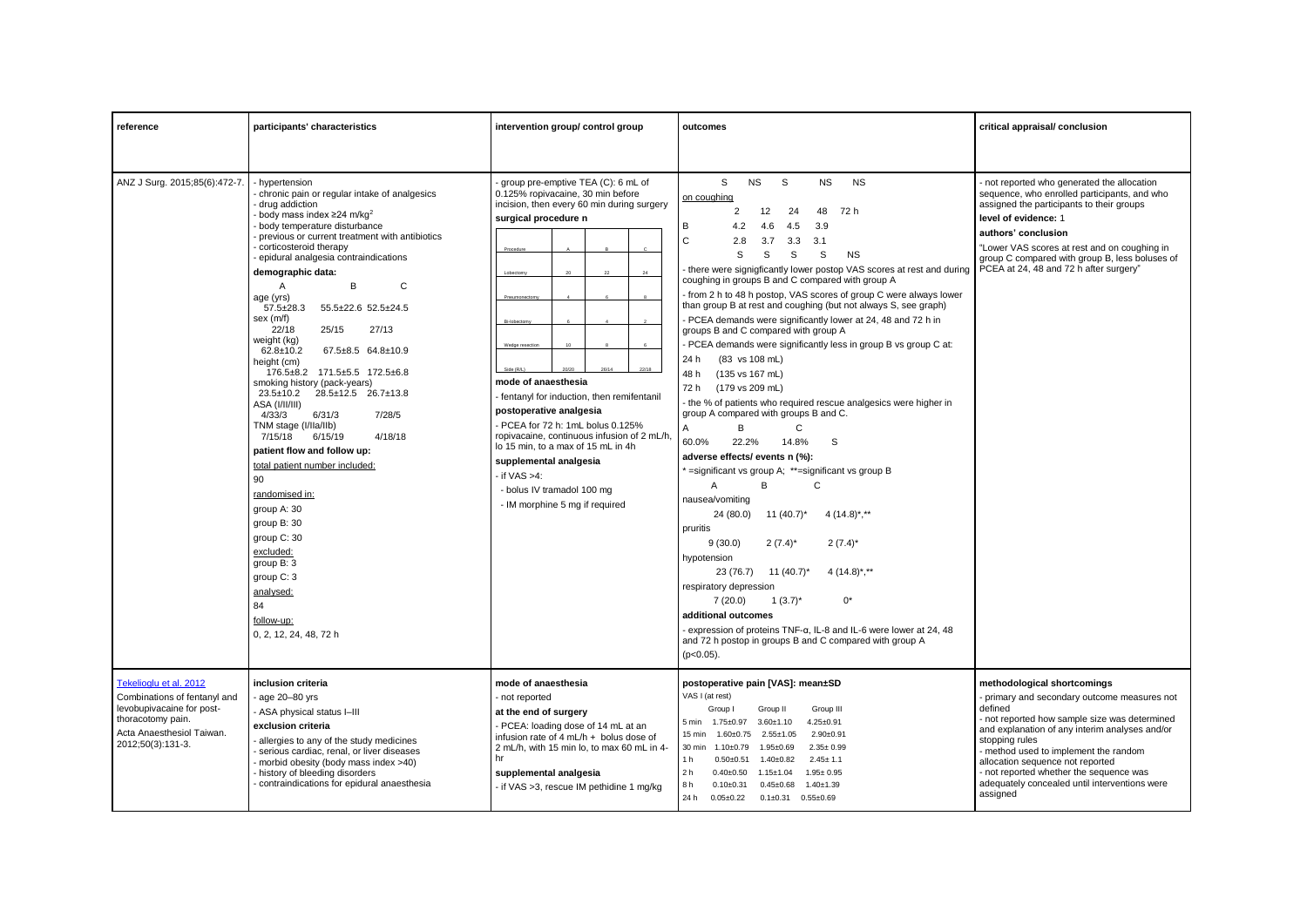| reference                                                                                                                                                                                                     | participants' characteristics                                                                                                                                                                                                                                                                                                                                                                                                                                                                                                                                                                                                                                                                            | intervention group/ control group                                                                                                                                                                                                                                                                                                                                                                      | outcomes                                                                                                                                                                                                                                                                                                                                                                                                                                                                                                                                                                                                                                                                                                                                                                                                                                                                                                                       | critical appraisal/ conclusion                                                                                                                                                                                                                                                                                                                                                                                                                                                                                                                                                                                                                                                                                                                                                                                                                                                                                                                         |
|---------------------------------------------------------------------------------------------------------------------------------------------------------------------------------------------------------------|----------------------------------------------------------------------------------------------------------------------------------------------------------------------------------------------------------------------------------------------------------------------------------------------------------------------------------------------------------------------------------------------------------------------------------------------------------------------------------------------------------------------------------------------------------------------------------------------------------------------------------------------------------------------------------------------------------|--------------------------------------------------------------------------------------------------------------------------------------------------------------------------------------------------------------------------------------------------------------------------------------------------------------------------------------------------------------------------------------------------------|--------------------------------------------------------------------------------------------------------------------------------------------------------------------------------------------------------------------------------------------------------------------------------------------------------------------------------------------------------------------------------------------------------------------------------------------------------------------------------------------------------------------------------------------------------------------------------------------------------------------------------------------------------------------------------------------------------------------------------------------------------------------------------------------------------------------------------------------------------------------------------------------------------------------------------|--------------------------------------------------------------------------------------------------------------------------------------------------------------------------------------------------------------------------------------------------------------------------------------------------------------------------------------------------------------------------------------------------------------------------------------------------------------------------------------------------------------------------------------------------------------------------------------------------------------------------------------------------------------------------------------------------------------------------------------------------------------------------------------------------------------------------------------------------------------------------------------------------------------------------------------------------------|
|                                                                                                                                                                                                               |                                                                                                                                                                                                                                                                                                                                                                                                                                                                                                                                                                                                                                                                                                          |                                                                                                                                                                                                                                                                                                                                                                                                        |                                                                                                                                                                                                                                                                                                                                                                                                                                                                                                                                                                                                                                                                                                                                                                                                                                                                                                                                |                                                                                                                                                                                                                                                                                                                                                                                                                                                                                                                                                                                                                                                                                                                                                                                                                                                                                                                                                        |
|                                                                                                                                                                                                               | demographic data:<br>group I<br>group II<br>group III<br><b>p</b><br>sex (m/f)<br>17/3<br>16/4<br>17/3<br>0.376<br>age (yrs)<br>51.35±11.96 44.80±17.24 46.15±16.21 0.367<br>ASA (I/II/III)<br>0/12/8<br>1/14/5<br>0/13/7<br>0.089<br>patient flow and follow up:<br>total patient number included:<br>60<br>randomised in:<br>group I: 20<br>group II: 20<br>group III: 20<br>excluded:<br>not reported<br>analysed:<br>60<br>follow-up:<br>5, 15, 30 mins, 1, 2, 8, 24 h                                                                                                                                                                                                                               | postoperative analgesia<br>group I: 0.125% levobupivacaine + 3<br>µg/mL fentanyl<br>-group II: 0.1% levobupivacaine + 3 µg/mL<br>fentanyl<br>group III: 0.05% levobupivacaine + 3<br>ug/mL fentanyl                                                                                                                                                                                                    | All p<0.001<br>VAS II (deep breathing or coughing)<br>$2.80 \pm 1.40$<br>$5.05 \pm 1.32$ $6.45 \pm 1.19$<br>5 min<br>$2.55 \pm 0.89$<br>$3.95 \pm 0.95$ 4.25 $\pm 1.16$<br>15 min<br>$2.25 \pm 0.91$<br>$3.0\pm0.86$ 4.20 $\pm1.24$<br>30 min<br>$1.50 \pm 0.69$<br>$2.45 \pm 0.83$ $4.35 \pm 1.27$<br>1 h<br>$1.35 \pm 0.75$<br>$2.0 \pm 0.92$ 3.55 $\pm$ 0.95<br>2 h<br>8h<br>$0.60 \pm 0.60$ $1.1 \pm 0.72$ $3.05 \pm 1.39$<br>24 h 0.50 0.61 0.75 0.64 2.15 1.04 < 0.001<br>All p<0.001<br>other outcomes<br>group I<br>group III<br>group II<br>p<br>MAP 85.45±12.03 85.8±10.62<br>$93.55 \pm 9.53$<br>0.033<br>HR a<br>88.7±15.15<br>97.55+14.84 0.023<br>85.5+11.38<br>RR 20.1±6.4<br>$19.1 \pm 3.43$<br>0.134<br>$22.2+4.38$<br>0.175<br>SpO2 98.8±1.15<br>98.55±1.05 98±1.77<br>PSS 1.15±0.37<br>$1.45 \pm 0.68$ 2.1 $\pm 0.71$<br>< 0.001<br>Bromage scale was 3 in all groups, and no motor blocks were<br>observed | - not reported who generated the allocation<br>sequence, who enrolled participants, and who<br>assigned the participants to their groups<br>- flow of participants through each stage not<br>described<br>level of evidence: 1<br>authors' conclusion<br>"the use of 0.125% levobupivacaine, together with<br>3 mg/mL fentanyl, constitutes a good<br>combination, and can be used safely without<br>causing hemodynamic change and motor block."                                                                                                                                                                                                                                                                                                                                                                                                                                                                                                      |
| Ali et al. 2010<br>Prospective, randomized,<br>controlled trial of thoracic<br>epidural or patient-controlled<br>opiate analgesia on<br>perioperative quality of life.<br>Br J Anaesth.<br>2010;104(3):292-7. | inclusion criteria<br>- age 18-80 yrs<br>exclusion criteria<br>- age $<$ 18 or $>$ 80 yrs<br>- patients with educational or physical disability,<br>- severe cardiovascular disease<br>- severe respiratory disease (forced expiratory volume<br>50% of predicted)<br>- contraindication to epidural catheter placement<br>demographic data:<br><b>TEA</b><br><b>PCA</b><br>age (yrs) 58 (20-80)<br>58 (20-80)<br>sex (m/f) 18/19<br>17/6<br>patient flow and follow up:<br>total patient number included:<br>68<br>randomised in:<br>group TEA: 38<br>group PCA: 30<br>excluded:<br>group TEA: 1<br>group PCA: 7<br>analysed:<br>group TEA: 37<br>group PCA: 23<br>follow-up:<br>6, 12, 18 h, 2, 3 days | intervention prior to anaesthesia<br>not reported<br>mode of anaesthesia<br>- not reported<br>surgical approach (n)<br>TEA PCA<br>25 18<br>Thoracotomy<br>Oesophagectomy<br>9 1<br>Laparotomy<br>$3\quad 4$<br>supplemental analgesia<br>- not reported<br>postoperative analgesia<br>group TEA: 0.1 % bupivacaine + 2 µg/mL<br>fentanyl at 5–10 mL/h<br>group PCA: PCA, morphine 1 mg/mL, 7<br>min lo | postoperative pain [VAS]: mean (95% CI)<br><b>TEA</b><br><b>PCA</b><br>h<br>5.4(6.6)<br>6<br>4.4(5.3)<br>12<br>2.4(3.0)<br>3.8(4.8)<br>1.7(2.4)<br>3.2(4.4)<br>18<br>3.1(3.9)<br>1.8(2.2)<br>48<br>72<br>1.4(1.9)<br>2.8(3.8)<br>p-values at 6, 12, 18 h, and for days 1, 2, and 3 were 0.176, 0.026,<br>0.018, 0.004, 0.003, and 0.008, respectively<br>average pain scores were lower in the epidural group at 6, 12, and<br>18 h and second and third postoperative days in group TEA<br>patient satisfaction<br>- overall, patient satisfaction was 97.3% in the epidural group TEA<br>compared with 74% in the group PCA (p<0.05)<br>patient satisfaction: one patient in the epidural group was not<br>satisfied with the mode of analgesia (due to catheter leakage)                                                                                                                                                    | methodological shortcomings<br>- failure of the block randomisation to achieve<br>equal numbers of patients in the two groups<br>- not reported whether the sequence was<br>adequately concealed until interventions were<br>assigned<br>- not reported who generated the allocation<br>sequence, who enrolled participants, and who<br>assigned the participants to their groups<br>- not reported if participants, those administering<br>the interventions, and those assessing the<br>outcomes were aware of group assignment<br>- dates defining the period of recruitment and<br>follow-up not reported<br>- all important adverse events or side-effects in<br>each intervention group were not reported<br>level of evidence: 1<br>authors' conclusion<br>"Epidural analgesia with local anaesthetic and<br>opioid improves QoL and delivers better<br>analgesia compared with PCA in patients<br>undergoing major thoraco-abdominal surgery." |
| Sagiroglu et al. 2014<br>A comparison of thoracic or<br>lumbar patient-controlled<br>epidural analgesia methods<br>after thoracic surgery.                                                                    | inclusion criteria<br>age 46-86 yrs<br>- ASA physical status I-III<br>exclusion criteria<br>- ASA physical status >III                                                                                                                                                                                                                                                                                                                                                                                                                                                                                                                                                                                   | intervention prior to anaesthesia<br>group TEA: T4-T6<br>group LEA: L2-L3<br>- 0.125% bupivacaine with 0.6 µg/mL<br>sufentanil                                                                                                                                                                                                                                                                         | postoperative pain [VAS]: mean±SD<br>at rest<br><b>TEA</b><br>LEA<br>h.<br>$5.43 \pm 1.8$<br>$5.36 \pm 1.85$<br>Basal<br>$\overline{2}$<br>$4.28 \pm 1.59$<br>$5.33 \pm 1.88$                                                                                                                                                                                                                                                                                                                                                                                                                                                                                                                                                                                                                                                                                                                                                  | methodological shortcomings<br>- method used to implement the random<br>allocation sequence not reported<br>- not reported if the sequence was adequately<br>concealed until interventions were assigned                                                                                                                                                                                                                                                                                                                                                                                                                                                                                                                                                                                                                                                                                                                                               |